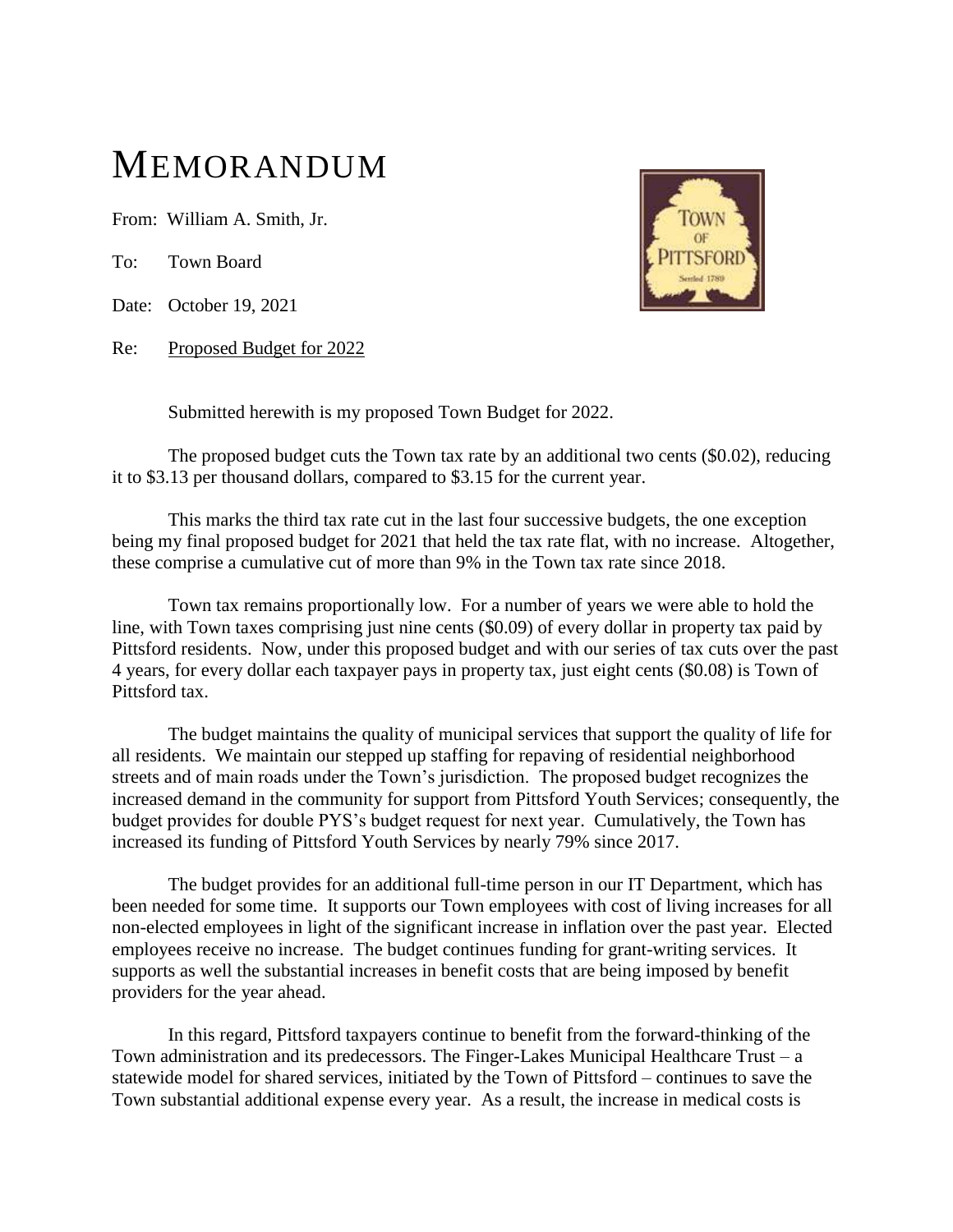confined to 5% for next year, rather than a multiple of that. Costs for employee dental benefits, which are 100% funded by the Town, are up by 2%.

For five years we have had to accommodate the annual increases in the State's minimum wage and the cascading effects these have had throughout our wage scales every year. These were planned for five years, with the last increase affecting our Town budget for this year. However, in 2021 the State increased the minimum wage again, which we have accommodated once more in this budget.

Well before funds became available to the Town from any other level of government, for relief from costs and lost revenue due to COVID, Pittsford's longstanding record of fiscal responsibility withstood the test. It, and our careful budgeting practices, enabled the Town to meet the fiscal challenge of COVID, while protecting taxpayers.

The proposed budget maintains full funding for senior citizens' programs and services, including lunch and nutrition programs. It funds more youth programs planned and organized by our Recreation staff.

As the relaxation of pandemic restrictions have made it possible once more for the Town to offer its full slate of community events and programs, the budget funds them all, in addition to an expanded schedule of summer canalside concerts.

Taxpayers continue to save money because the Town maintains its credit rating. The Town of Pittsford has the highest credit rating possible -- Triple-A. This is much more than a report card on municipal fiscal management. It protects taxpayers by keeping down the rate of interest we pay on Town bonds, for such things as the Greenprint, the new Community Center, the Library and our improvements to Athletic Fields and parks.

Pittsford remains the only Town of its size in the United States to hold a perfect credit rating. And the only town in New York north of Westchester and Putnam counties to have it. So Pittsford residents continue to pay less for bond financing of municipal improvements than residents of any other place in upstate New York – and any other place of our size in the country.

The comparative snapshot with other local municipalities remains stable. Of the 18 towns in Monroe County, Pittsford has the 7th lowest town tax rate. If you exclude from the comparison those towns that receive revenues from landfills, and those with commercial areas much more extensive and intensive than Pittsford's, we're the 5th lowest. And Pittsford provides municipal services that not all of the other lower-taxed towns do, such as leaf pick up, yard debris pick up, a recreation program and a Town-financed library.

Pittsford has emerged from the fiscal uncertainties of the COVID pandemic in a strong position, quite independently of any federal or other external funding from other levels of government. This budget supports my Town administration's commitment to responsiveness to residents, building stronger neighborhoods, continual improvement and to services of importance to youth and seniors. We continue to build on Pittsford's solid legacy of decades of enlightened and responsible budgetary practices that protect taxpayers.